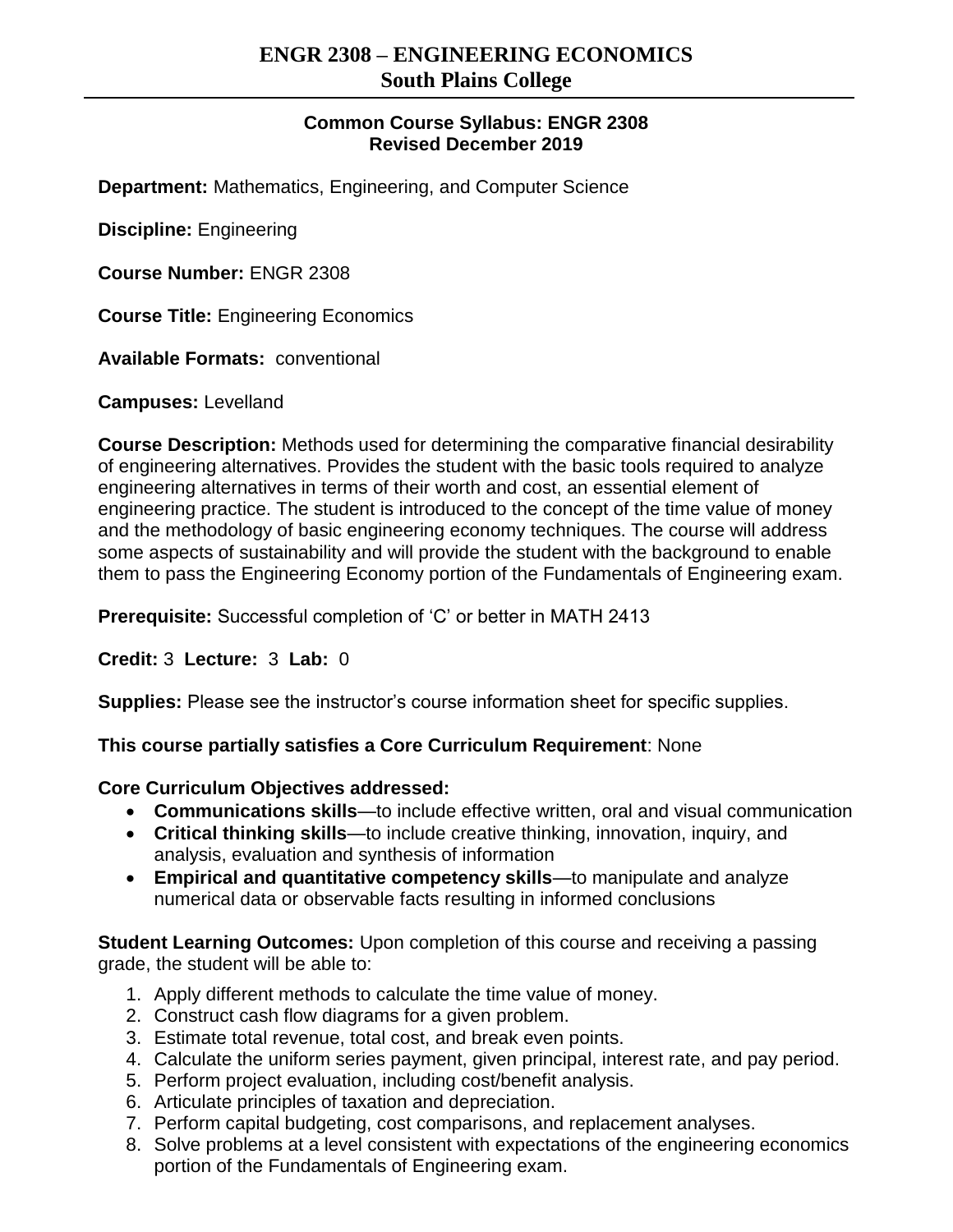**Student Learning Outcomes Assessment:** A pre- and post-test questions will be used to determine the extent of improvement that the students have gained during the semester

**Course Evaluation:** There will be departmental final exam questions given by all instructors.

**Attendance Policy:** Attendance and effort are the most important activities for success in this course. Records of your attendance are maintained throughout the semester. Five (5) absences, *for any reason*, are allotted to the student for the semester. Tardies count as one-half (1/2) of an absence. Tardies will be applied for consistently being late to class, as deemed by the instructor and leaving class early. If this number is exceeded, the instructor has the right to drop you with a grade of F or an X, depending on their discretion.

Plagiarism violations include, but are not limited to, the following:

- 1. Turning in a paper that has been purchased, borrowed, or downloaded from another student, an online term paper site, or a mail order term paper mill;
- 2. Cutting and pasting together information from books, articles, other papers, or online sites without providing proper documentation;
- 3. Using direct quotations (three or more words) from a source without showing them to be direct quotations and citing them; or
- 4. Missing in-text citations.

Cheating violations include, but are not limited to, the following:

- 1. Obtaining an examination by stealing or collusion;
- 2. Discovering the content of an examination before it is given;
- 3. Using an unauthorized source of information (notes, textbook, text messaging, internet, apps) during an examination, quiz, or homework assignment;
- 4. Entering an office or building to obtain an unfair advantage;
- 5. Taking an examination for another;
- 6. Altering grade records;
- 7. Copying another's work during an examination or on a homework assignment;
- 8. Rewriting another student's work in Peer Editing so that the writing is no longer the original student's;
- 9. Taking pictures of a test, test answers, or someone else's paper.

**Student Code of Conduct Policy:** Any successful learning experience requires mutual respect on the part of the student and the instructor. Neither instructor nor student should be subject to others' behavior that is rude, disruptive, intimidating, aggressive, or demeaning**.** Student conduct that disrupts the learning process or is deemed disrespectful or threatening shall not be tolerated and may lead to disciplinary action and/or removal from class.

**Diversity Statement:** In this class, the teacher will establish and support an environment that values and nurtures individual and group differences and encourages engagement and interaction. Understanding and respecting multiple experiences and perspectives will serve to challenge and stimulate all of us to learn about others, about the larger world and about ourselves. By promoting diversity and intellectual exchange, we will not only mirror society as it is, but also model society as it should and can be.

**Disability Statement:** Students with disabilities, including but not limited to physical, psychiatric, or learning disabilities, who wish to request accommodations in this class should notify the Disability Services Office early in the semester so that the appropriate arrangements may be made. In accordance with federal law, a student requesting accommodations must provide acceptable documentation of his/her disability to the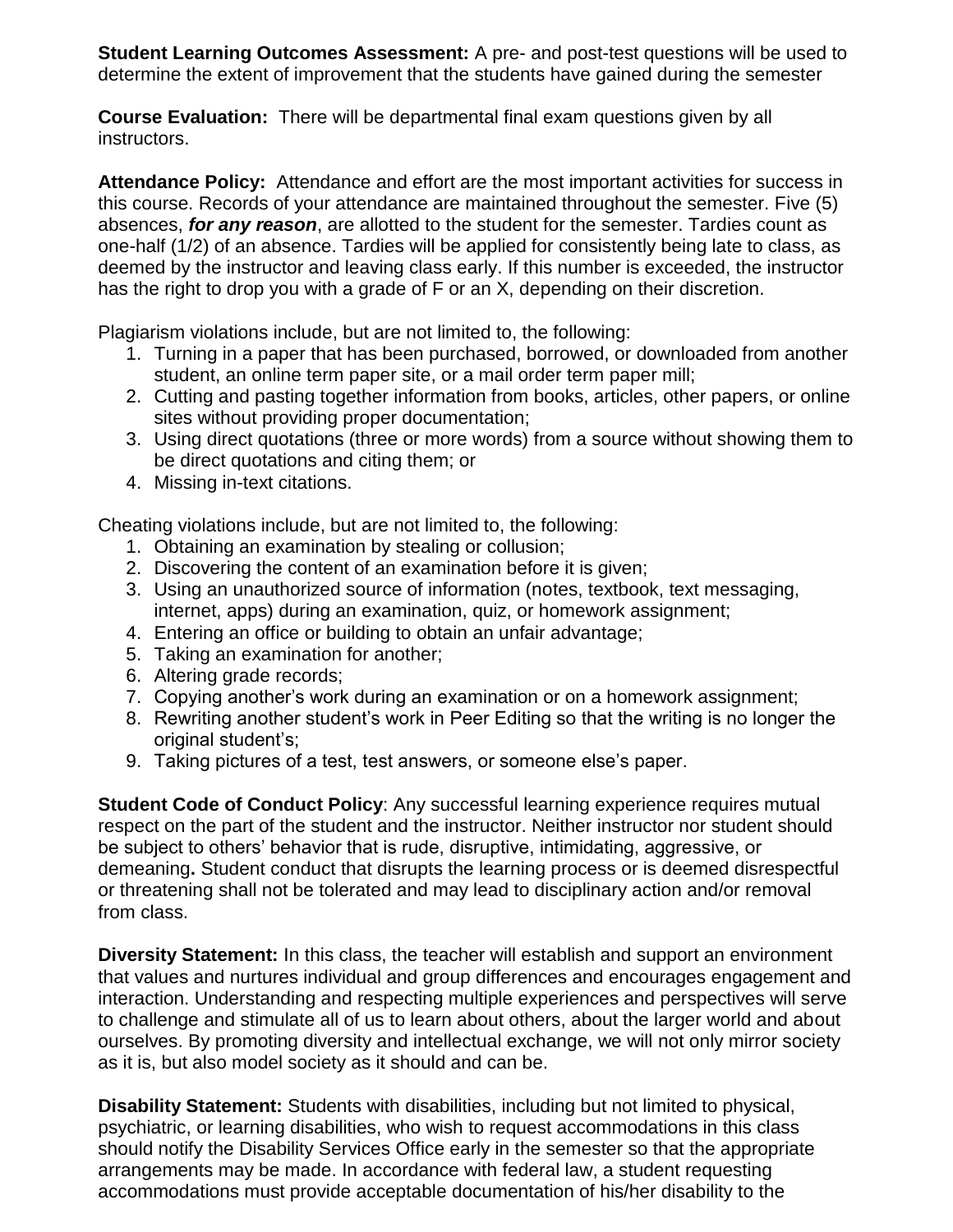Disability Services Office. For more information, call or visit the Disability Services Office at Levelland (Student Health & Wellness Office) 806-716-2577, Reese Center (Building 8) 806-716-4675, or Plainview Center (Main Office) 806-716-4302 or 806-296-9611.

**Nondiscrimination Policy:** South Plains College does not discriminate on the basis of race, color, national origin, sex, disability or age in its programs and activities. The following person has been designated to handle inquiries regarding the non-discrimination policies: Vice President for Student Affairs, South Plains College, 1401 College Avenue, Box 5, Levelland, TX 79336. Phone number 806-716-2360.

**Title IX Pregnancy Accommodations Statement:** If you are pregnant, or have given birth within six months, Under Title IX you have a right to reasonable accommodations to help continue your education. To [activate](http://www.southplainscollege.edu/employees/manualshandbooks/facultyhandbook/sec4.php) accommodations you must submit a Title IX pregnancy accommodations request, along with specific medical documentation, to the Director of Health and Wellness. Once approved, notification will be sent to the student and instructors. It is the student's responsibility to work with the instructor to arrange accommodations. Contact the Director of Health and Wellness at 806-716-2362 or [email](http://www.southplainscollege.edu/employees/manualshandbooks/facultyhandbook/sec4.php) [cgilster@southplainscollege.edu](mailto:cgilster@southplainscollege.edu) for assistance.

**Campus Concealed Carry**: Texas Senate Bill - 11 (Government Code 411.2031, et al.) authorizes the carrying of a concealed handgun in South Plains College buildings only by persons who have been issued and are in possession of a Texas License to Carry a Handgun. Qualified law enforcement officers or those who are otherwise authorized to carry a concealed handgun in the State of Texas are also permitted to do so. Pursuant to Penal Code (PC) 46.035 and South Plains College policy, license holders may not carry a concealed handgun in restricted locations. For a list of locations and Frequently Asked Questions, please refer to the Campus Carry page

at: <http://www.southplainscollege.edu/campuscarry.php>

Pursuant to PC 46.035, the open carrying of handguns is prohibited on all South Plains College campuses. Report violations to the College Police Department at 806-716-2396 or 9-1-1.

**SPC Bookstore Price Match Guarantee Policy:** If you find a lower price on a textbook, the South Plains College bookstore will match that price. The difference will be given to the student on a bookstore gift certificate! The gift certificate can be spent on anything in the store.

If students have already purchased textbooks and then find a better price later, the South Plains College bookstore will price match through the first week of the semester. The student must have a copy of the receipt and the book has to be in stock at the competition at the time of the price match.

The South Plains College bookstore will happily price match BN.com & books on Amazon noted as *ships from and sold by Amazon.com*. Online marketplaces such as *Other Sellers* on Amazon, Amazon's Warehouse Deals, *fulfilled by* Amazon, BN.com Marketplace, and peer-to-peer pricing are not eligible. They will price match the exact textbook, in the same edition and format, including all accompanying materials, like workbooks and CDs.

A textbook is only eligible for price match if it is in stock on a competitor's website at time of the price match request. Additional membership discounts and offers cannot be applied to the student's refund.

Price matching is only available on in-store purchases. Digital books, access codes sold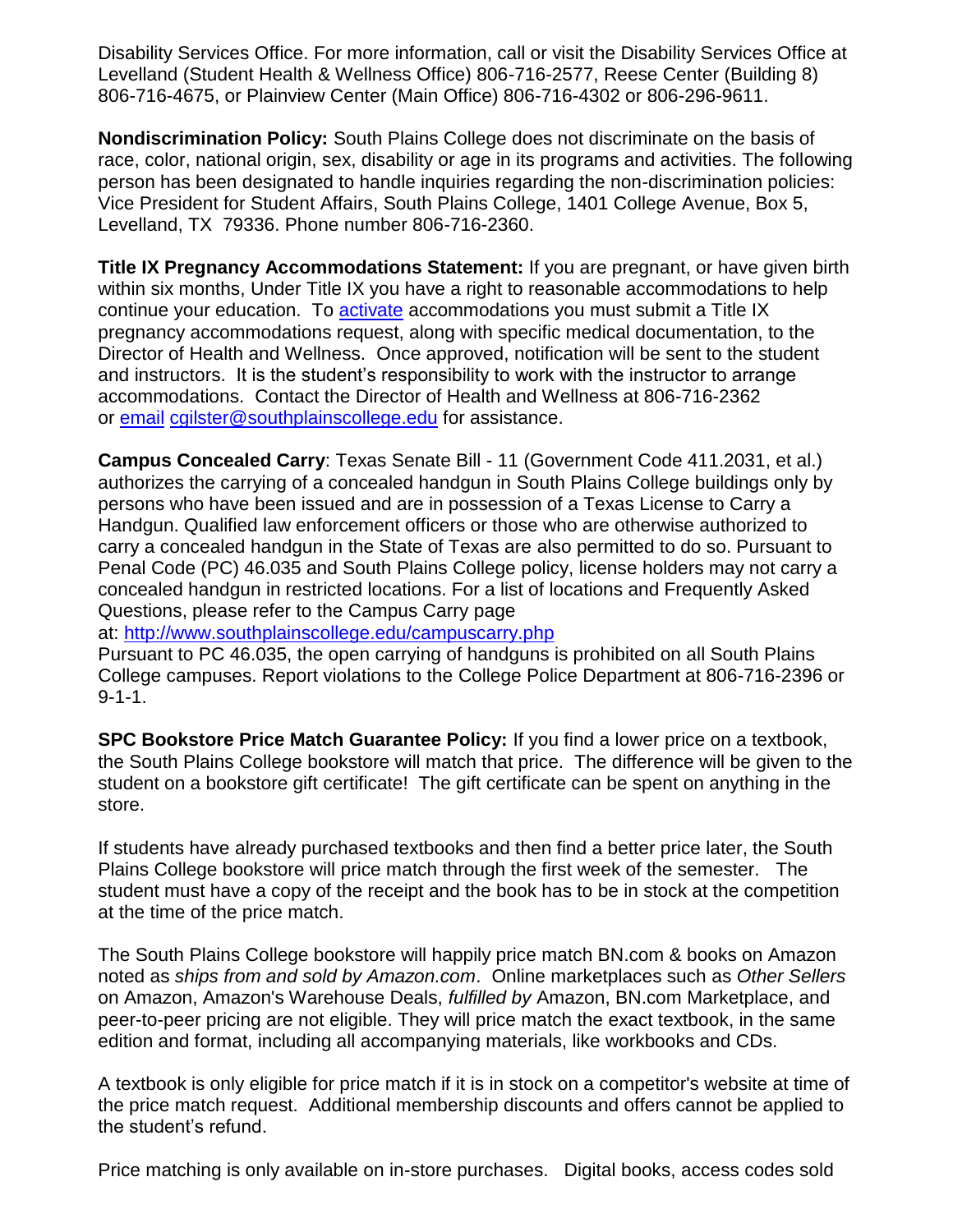via publisher sites, rentals and special orders are not eligible. Only one price match per title per customer is allowed.

Note: The instructor reserves the right to modify the course syllabus and policies, as well as notify students of any changes, at any point during the semester.

**Professor: Dr.**Ramesh Krishnan (alias: Krams) **Office:** AG 108 **PHONE:** (806) 894-9611 **x** 2698 **Email:** [rkrishnan@southplainscollege.edu](mailto:rkrishnan@southplainscollege.edu) **Office Hours: MW:** 12:15 – 1:00, **TR:** 9:50 – 10:40, 12:05 – 1:00, **F**: 8:00 – 11:00

Textbook: Engineering Economic Analysis, (13<sup>th</sup> edn.): by Newman, Eschenbach, and Lavelle

**GRADING:** Grades in the course will be based on the following components:

|             |               | <b>TOTAL</b> | 100%     |                 |
|-------------|---------------|--------------|----------|-----------------|
|             |               |              |          | F < 60          |
| $\bullet$   | Final exam    |              | $(30\%)$ | $60 \le D < 70$ |
|             |               |              |          | $70 \le C < 80$ |
| $\bullet$ . | Ouiz/Homework |              | $(10\%)$ | $80 \le B < 90$ |
| $\bullet$   | 3 exams       |              | (60%)    | $A \geq 90$     |

**PS: NO MAKE-UP** exams will be given. If you miss **one**, the final exam will count twice.

**COURSE DESCRIPTION**: Emphasizes the systematic evaluation of the costs and benefits associated with proposed technical projects. The student will be exposed to the concepts of the "time value of money" and the methods of discounted cash flow. Students are prepared to make decisions regarding money as capital within a technological or engineering environment

This course is designed to present engineering students the major concepts and techniques of engineering economic analysis that are needed in the decision making process. The emphasis of this course is on the analytical analysis of money and its impact on decision making

## **STUDENT LEARNING OUTCOMES:** After completing this course;

1. The student will use EXCEL spreadsheets and financial functions to model and solve engineering economic analysis problems.

2. The student will define and provide examples of the time value of money.

3. The student will demonstrate the effects of depreciation, income taxes, inflation and price change in engineering economic analysis problems.

4. The student will solve economic problems involving comparison and selection of alternatives by using variety of analytical techniques including present worth analysis, annual worth analysis, future worth analysis, rate of return analysis, benefit-cost ratio, sensitivity and breakeven analyses, and payback period analysis.

An equally important objective of this course is to develop broad engineering skills. Engineering requires the mastery of complex concepts and development of critical thinking and problem solving skills. While these skills come naturally to some people, most of you will need to learn, develop, and practice techniques to enhance your ability to learn and apply engineering concepts. The skills that you develop and sharpen in this course may improve your performance in future engineering courses and determine your eventual success as a practicing engineer.